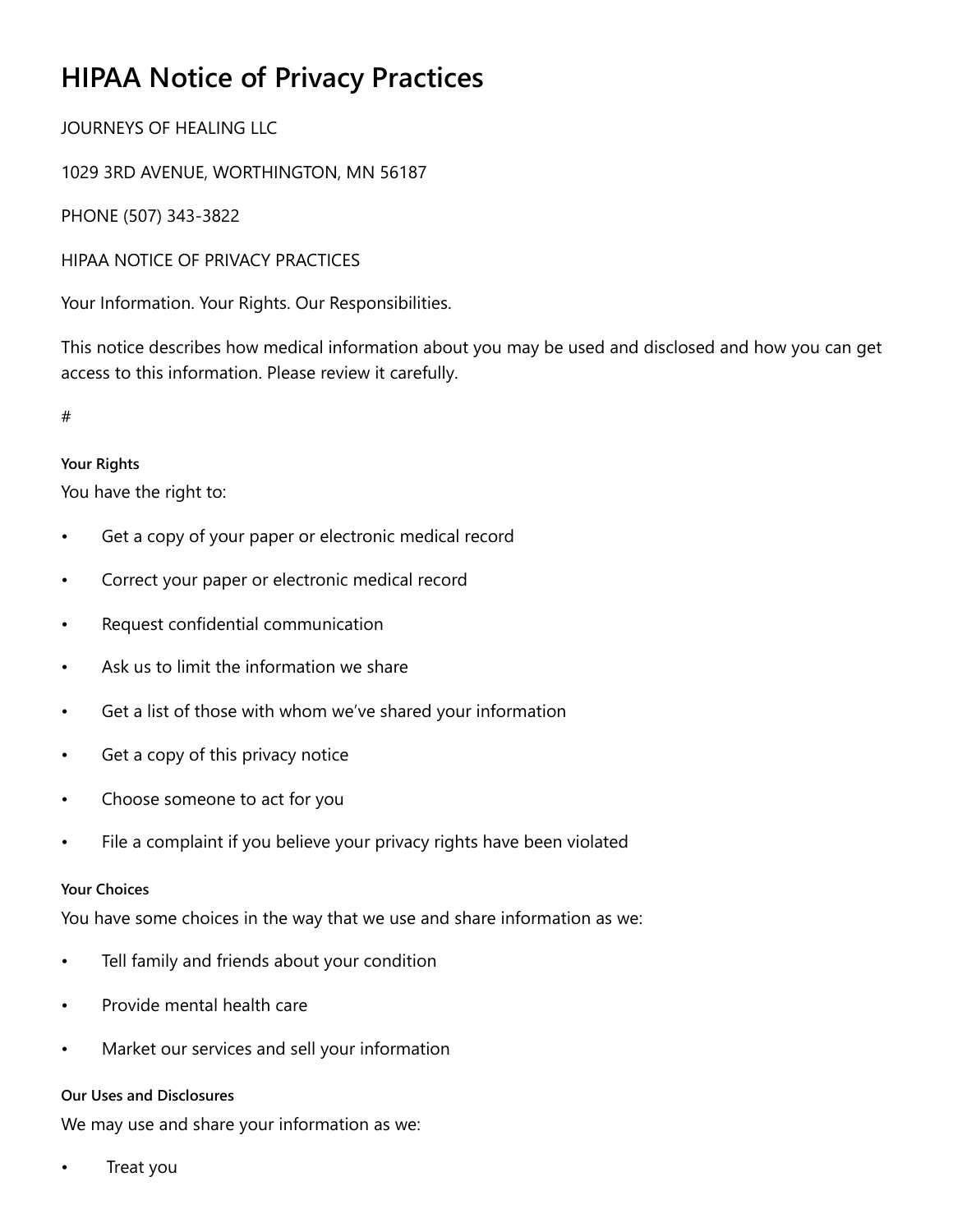- Run our organization
- Bill for your services
- Help with public health and safety issues
- Do research
- Comply with the law
- Address workers' compensation, law enforcement, and other government requests
- Respond to lawsuits and legal actions

## **Your Rights**

**When it comes to your health information, you have certain rights.** This section explains your rights and some of our responsibilities to help you.

# **Get an electronic or paper copy of your medical record**

- You can ask to see or get an electronic or paper copy of your medical record and other health information we have about you. Ask us how to do this.
- We will provide a copy or a summary of your health information, usually within 30 days of your request. We will charge a reasonable, cost-based fee.

# **Ask us to correct your medical record**

- You can ask us to correct health information about you that you think is incorrect or incomplete. Ask us how to do this.
- We may say "no" to your request, but we'll tell you why in writing within 60 days.

# **Request confidential communications**

- You can ask us to contact you in a specific way (for example, home or office phone) or to send mail to a different address.
- We will say "yes" to all reasonable requests.

# **Ask us to limit what we use or share**

• You can ask us not to use or share certain health information for treatment, payment, or our operations. We are not required to agree to your request, and we may say "no" if it would affect your care.

If you pay for a service or health care item out-of-pocket in full, you can ask us not to share that information for the purpose of payment or our operations with your health insurer. We will say "yes" unless a law requires us to share that information.

# **Get a list of those with whom we've shared information**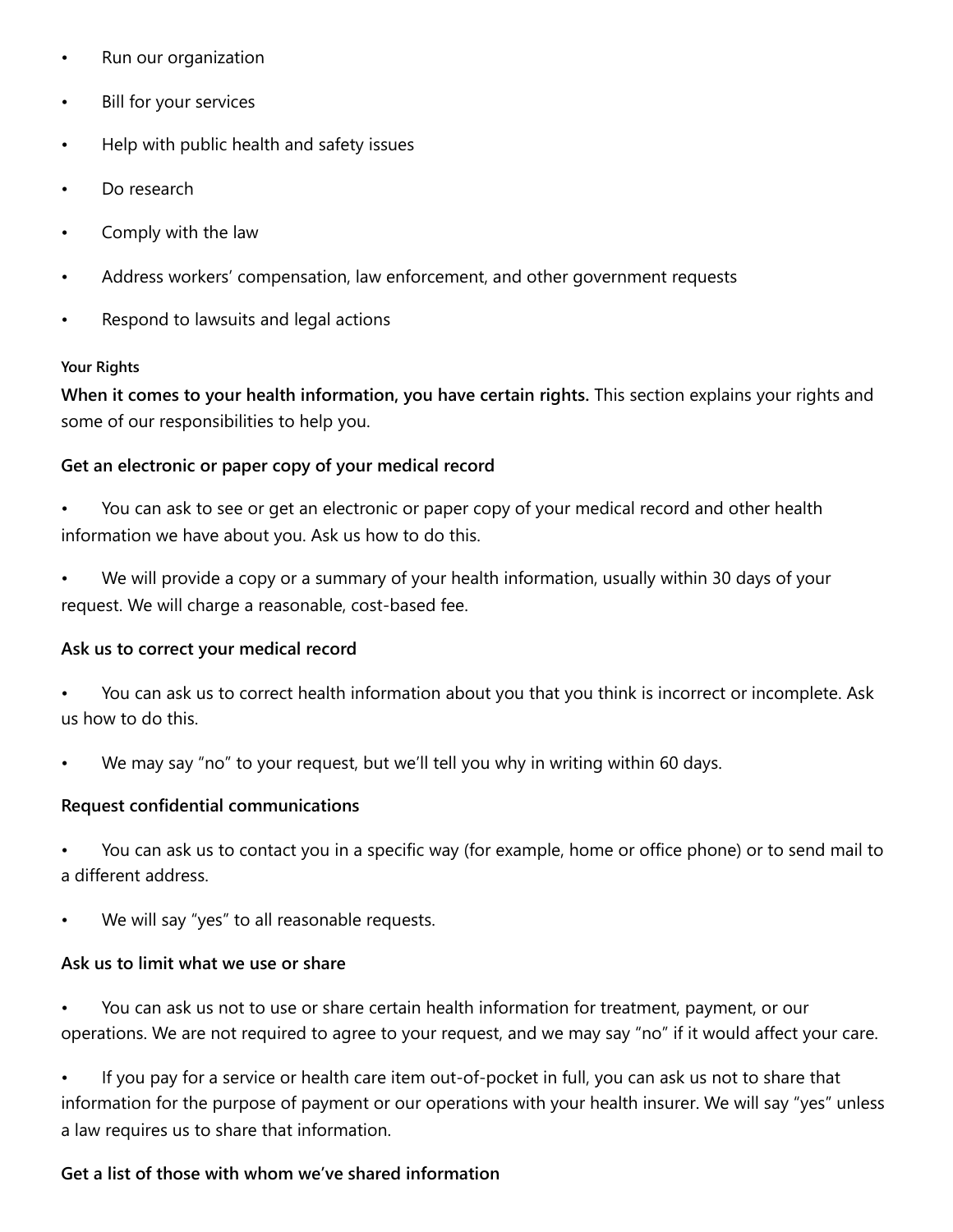• You can ask for a list (accounting) of the times we've shared your health information for six years prior to the date you ask, who we shared it with, and why.

We will include all the disclosures except for those about treatment, payment, and health care operations, and certain other disclosures (such as any you asked us to make). We'll provide one accounting a year for free but will charge a reasonable, cost-based fee if you ask for another one within 12 months.

# **Get a copy of this privacy notice**

You can ask for a paper copy of this notice at any time, even if you have agreed to receive the notice electronically. We will provide you with a paper copy promptly.

# **Choose someone to act for you**

If you have given someone medical power of attorney or if someone is your legal quardian, that person can exercise your rights and make choices about your health information.

We will make sure the person has this authority and can act for you before we take any action.

# **File a complaint if you feel your rights are violated**

• You can complain if you feel we have violated your rights by contacting us using the information on page 1.

• You can file a complaint with the U.S. Department of Health and Human Services Office for Civil Rights by sending a letter to 200 Independence Avenue, S.W., Washington, D.C. 20201, calling 1-877-696-6775, or visiting **www.hhs.gov/ocr/privacy/hipaa/complaints/.**

We will not retaliate against you for filing a complaint.

# **Your Choices**

**For certain health information, you can tell us your choices about what we share.** If you have a clear preference for how we share your information in the situations described below, talk to us. Tell us what you want us to do, and we will follow your instructions.

In these cases, you have both the right and choice to tell us to:

Share information with your family, close friends, or others involved in your care

*If you are not able to tell us your preference, for example if you are unconscious, we may go ahead and share your information if we believe it is in your best interest. We may also share your information when needed to lessen a serious and imminent threat to health or safety.*

In these cases we never share your information unless you give us written permission:

- Marketing purposes
- Sale of your information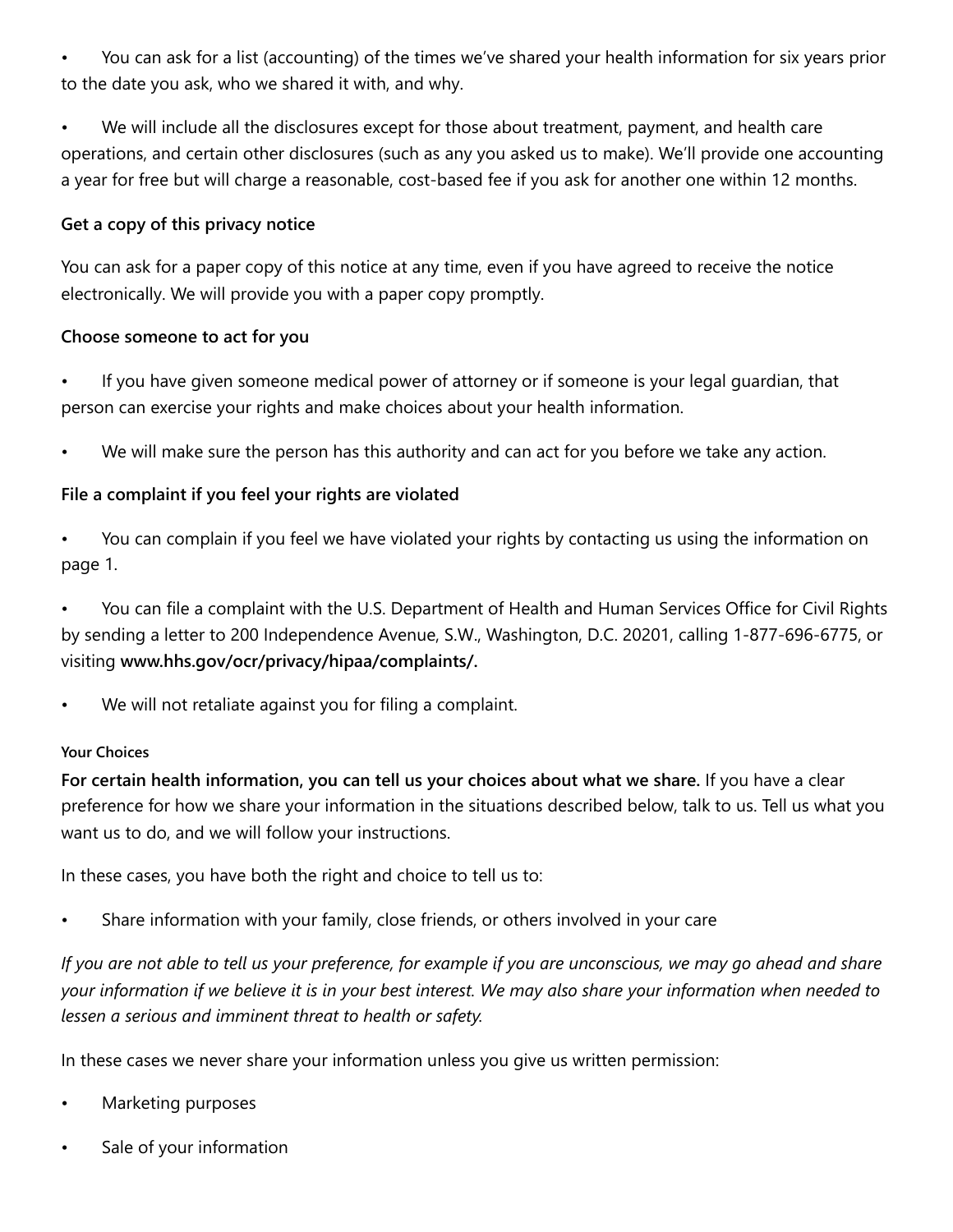Most sharing of psychotherapy notes

#### **Our Uses and Disclosures**

#### **How do we typically use or share your health information?**

We typically use or share your health information in the following ways.

## **Treat you**

We can use your health information and share it with other professionals who are treating you.

*Example: A doctor treating you for an injury asks another doctor about your overall health condition.*

## **Run our organization**

We can use and share your health information to run our practice, improve your care, and contact you when necessary.

*Example: We use health information about you to manage your treatment and services.*

## **Bill for your services**

We can use and share your health information to bill and get payment from health plans or other entities.

*Example: We give information about you to your health insurance plan so it will pay for your services.*

## **How else can we use or share your health information?**

We are allowed or required to share your information in other ways – usually in ways that contribute to the public good, such as public health and research. We have to meet many conditions in the law before we can share your information for these purposes. For more information see: www.hhs.gov/ocr/privacy/hipaa/understanding/consumers/index.html [\(http://www.hhs.gov/ocr/privacy/hipaa/understanding/consumers/index.html\)](http://www.hhs.gov/ocr/privacy/hipaa/understanding/consumers/index.html).

## **Help with public health and safety issues**

We can share health information about you for certain situations such as:

- Preventing disease
- Helping with product recalls
- Reporting adverse reactions to medications
- Reporting suspected abuse, neglect, or domestic violence
- Preventing or reducing a serious threat to anyone's health or safety

## **Do research**

We can use or share your information for health research.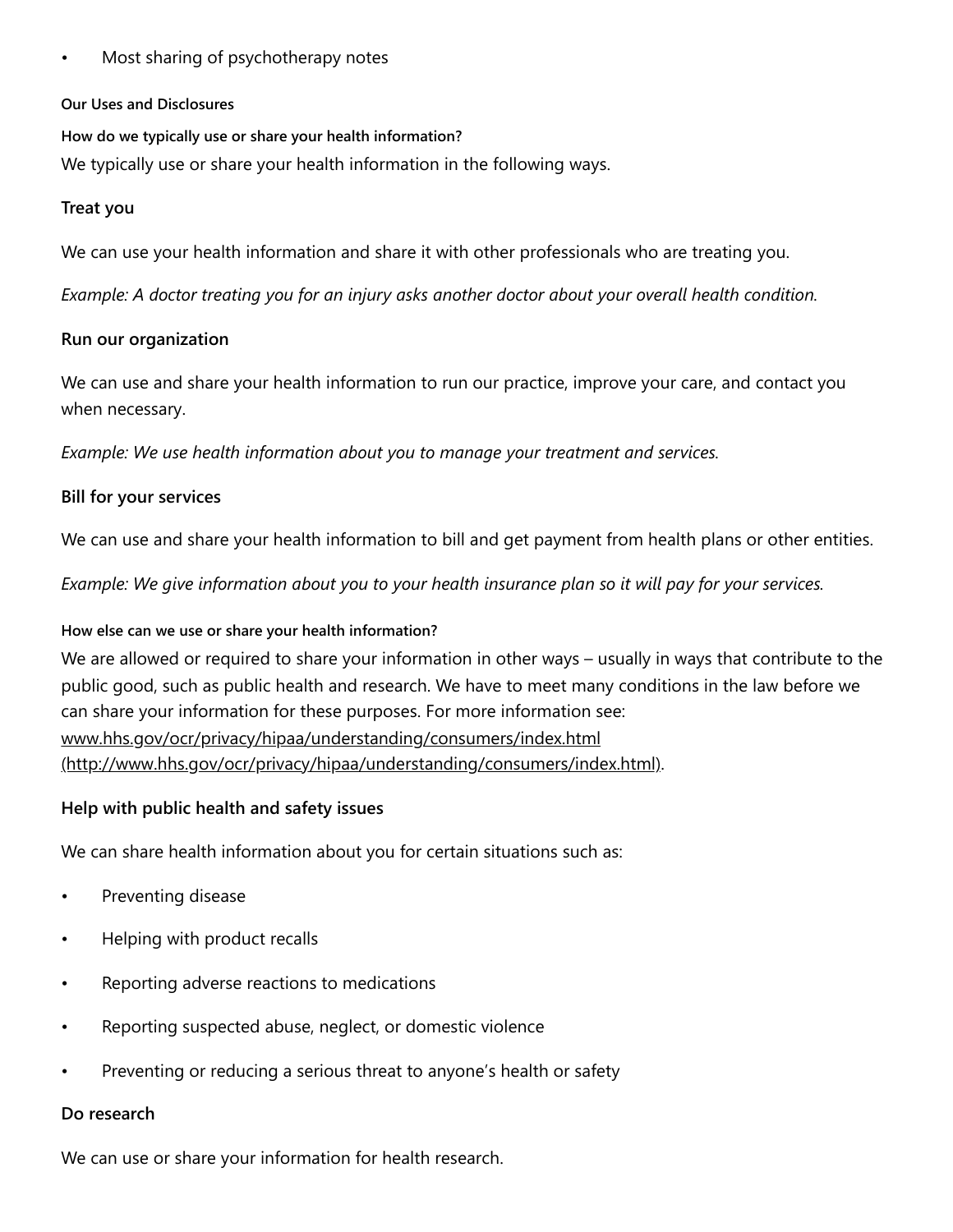# **Comply with the law**

We will share information about you if state or federal laws require it, including with the Department of Health and Human Services if it wants to see that we're complying with federal privacy law.

# **Address workers' compensation, law enforcement, and other government requests**

We can use or share health information about you:

- For workers' compensation claims
- For law enforcement purposes or with a law enforcement official
- With health oversight agencies for activities authorized by law

For special government functions such as military, national security, and presidential protective services

# **Respond to lawsuits and legal actions**

We can share health information about you in response to a court or administrative order, or in response to a subpoena.

## **Our Responsibilities**

We are required by law to maintain the privacy and security of your protected health information.

We will let you know promptly if a breach occurs that may have compromised the privacy or security of your information.

We must follow the duties and privacy practices described in this notice and give you a copy of it.

We will not use or share your information other than as described here unless you tell us we can in writing. If you tell us we can, you may change your mind at any time. Let us know in writing if you change your mind.

[For more information see: www.hhs.gov/ocr/privacy/hipaa/understanding/consumers/noticepp.html](http://www.hhs.gov/ocr/privacy/hipaa/understanding/consumers/noticepp.html) (http://www.hhs.gov/ocr/privacy/hipaa/understanding/consumers/noticepp.html).

# **Changes to the Terms of this Notice**

**We can change the terms of this notice, and the changes will apply to all information we have about you. The new notice will be available upon request, in our office, and on our web site.** EFFECTIVE DATE OF THIS NOTICE

This notice went into effect January 1, 2021.

Acknowledgement of Receipt of Privacy Notice